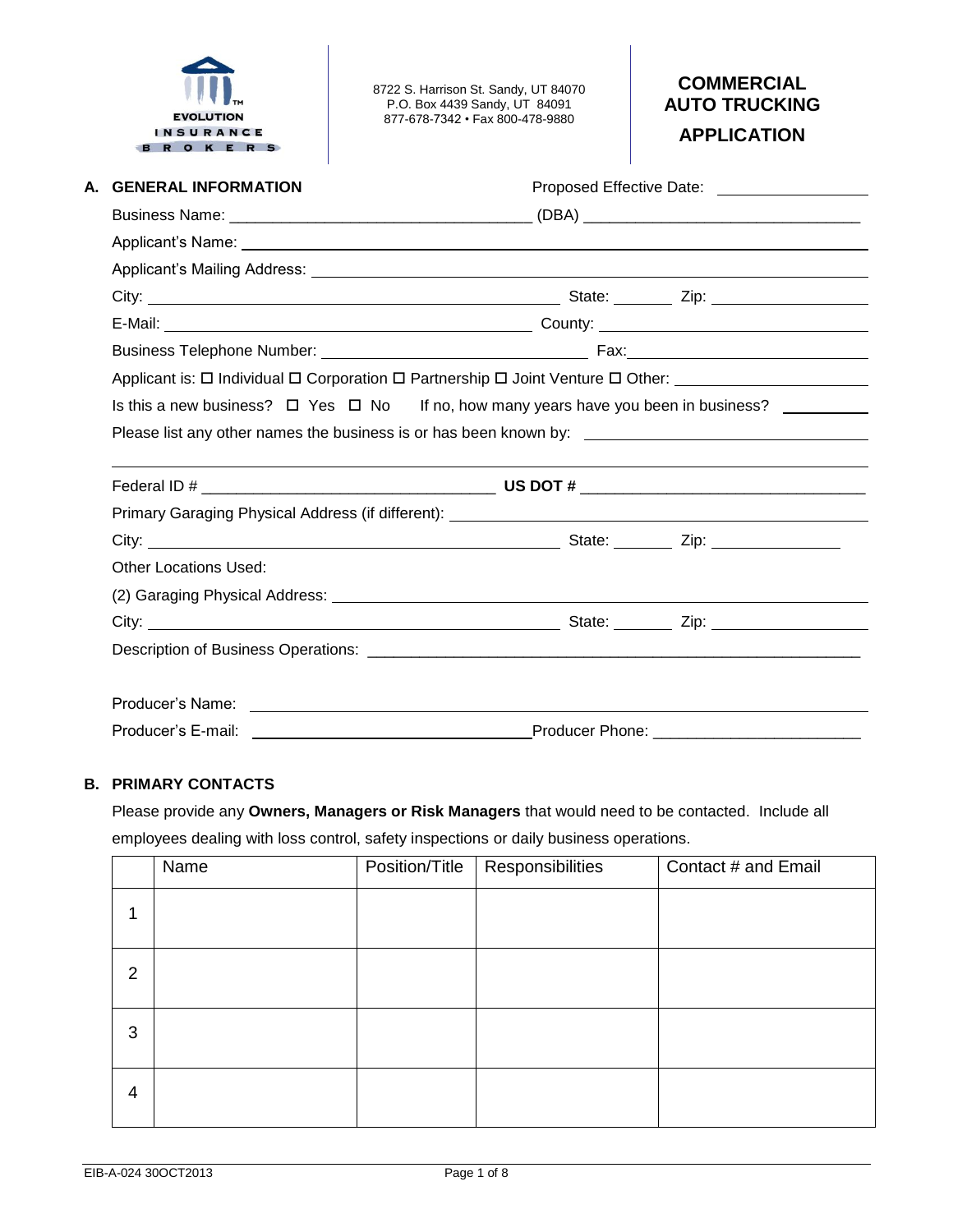#### **C. INSURANCE HISTORY**

Who is your current insurance carrier (or your last if no current provider)? \_\_\_\_\_\_\_\_\_\_\_\_\_\_\_\_\_

Have you ever been cancelled or Non-Renewed from any carrier?  $\Box$  Yes  $\Box$  Yes  $\Box$  No

Provide name(s) for all insurance companies that have provided Applicant insurance for the last three years:

|                        | Coverage: | Coverage: | Coverage: |
|------------------------|-----------|-----------|-----------|
| Company<br>Name        |           |           |           |
| Expiration<br>Date     |           |           |           |
| Annual<br>Premium      | \$        | \$        | \$        |
| Limits of<br>Liability | \$        | \$        | \$        |

Has the Applicant or any predecessor ever had a claim?  $\Box$  Yes  $\Box$  No

Have you had any incident, event, occurrence, loss, or Wrongful Act which might give rise to a Claim covered by this Policy, prior to the inception of this Policy? Yes No If yes, please explain:

Has the Applicant, or anyone on the Applicant's behalf, attempted to place this risk in standard markets? □ Yes □ No

\_\_\_\_\_\_\_\_\_\_\_\_\_\_\_\_\_\_\_\_\_\_\_\_\_\_\_\_\_\_\_\_\_\_\_\_\_\_\_\_\_\_\_\_\_\_\_\_\_\_\_\_\_\_\_\_\_\_\_\_\_\_\_\_\_\_\_\_\_\_\_\_\_\_\_\_\_\_\_\_\_\_\_\_\_\_\_

If the standard markets are declining placement, please explain why:

#### **D. DESIRED INSURANCE**

Per Person/Per Act/Property Damage CSL

| \$100,000/\$250,000/\$100,000   | \$300,000   |
|---------------------------------|-------------|
| \$250,000/\$500,000/\$250,000   | \$500,000   |
| \$500,000/\$1,000,000/\$500,000 | \$1,000,000 |
|                                 |             |

Uninsured/Underinsured Motorists: <br>
<sub>□</sub> Yes □ No Statutory Limits \$

**Personal Injury Protection (PIP) – no fault-**  $\Box$  Yes  $\Box$  No Statutory Limits \$\_\_\_\_\_\_\_\_\_\_\_\_\_\_\_\_\_\_\_\_\_\_\_\_\_\_\_\_\_\_\_\_\_\_\_ **Note: UM/UIM or PIP Coverage is only provided if required by State Law.**

# **Automobile Physical Damage Deductible:**

 $\Box$  \$1,000 (Minimum)  $\Box$  \$2,500  $\Box$  \$5,000  $\Box$  \$10,000  $\Box$  Other: \$

# **Motor Truck Cargo Coverage**

Limit on a per Truck/Tractor basis: \_\_\_\_\_\_\_\_\_\_\_

Deductible Desired:  $\square$  \$1000  $\square$  \$2,500  $\square$  \$5,000  $\square$  \$10,000  $\square$  Other: \$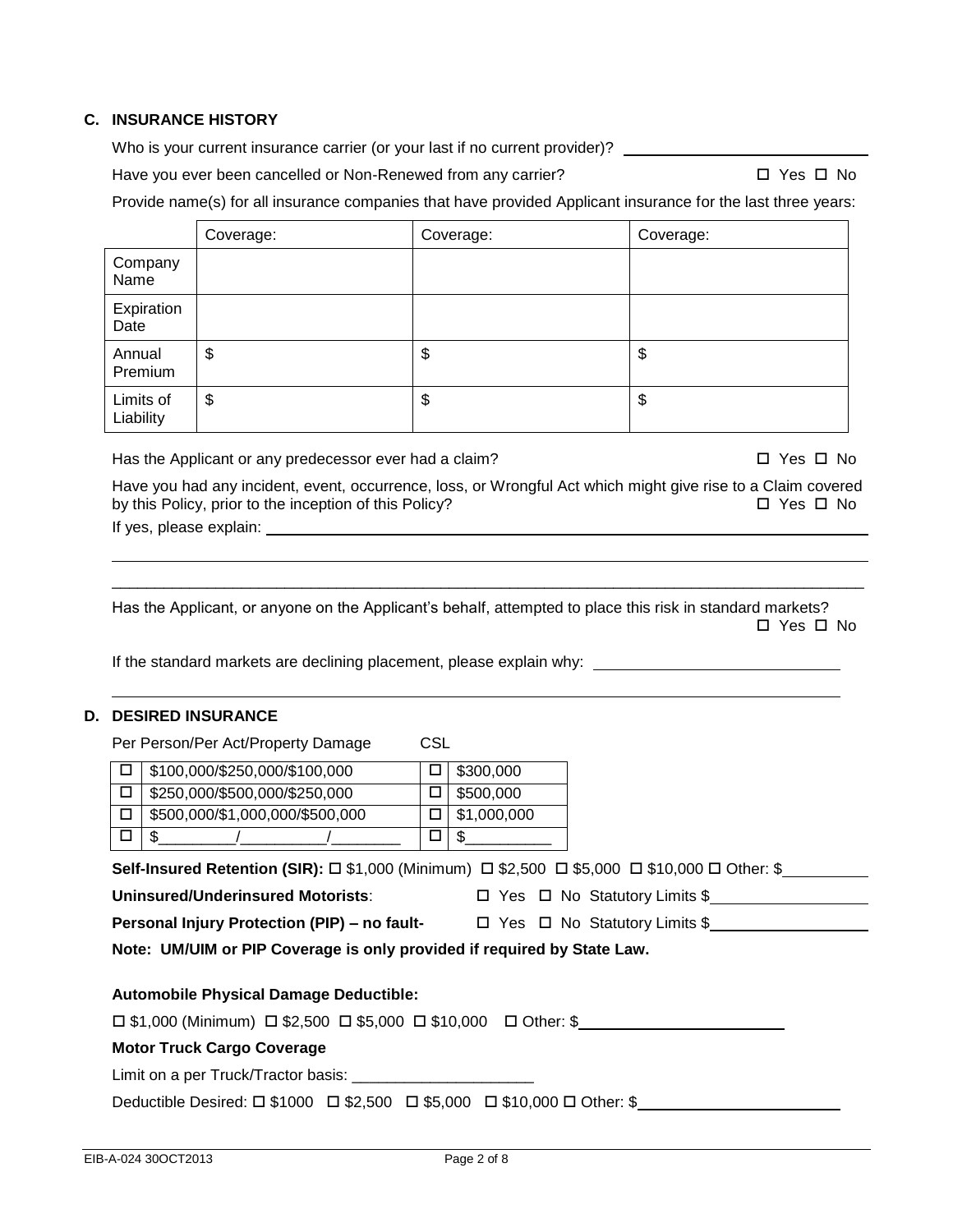#### **Trailer Interchange**

Will you need Trailer Interchange?  $\Box$  Yes  $\Box$  No What Limit per Non-owned Trailer \_\_\_\_\_\_\_\_\_\_\_\_\_\_ **State or Federal Filings Needed**

| $\Box$ MCS 90(liability proof) |  | $\Box$ BMC - 34 (Cargo proof) $\Box$ State Form H (Cargo proof) |
|--------------------------------|--|-----------------------------------------------------------------|
|--------------------------------|--|-----------------------------------------------------------------|

 $\Box$  BMC 91x (federal liability proof)  $\Box$  State Form E (liability proof)

List any that have not been listed above: \_\_\_\_\_\_\_\_\_\_\_\_\_\_\_\_\_\_\_\_\_\_\_\_\_\_\_\_\_\_\_\_\_\_\_\_\_\_\_\_\_\_\_\_\_\_\_\_\_

# **E. BUSINESS OPERATIONS**

- 1. Type of Operation:  $\Box$  For Hire  $\Box$  Private  $\Box$  Broker
- 2. Commodity (Check and complete all that apply)

Hazardous Materials requiring \$1,000,000 or less

Hazardous Materials requiring Liability limits more than \$1,000,000

| Commodity | % of Loads | Max Value |
|-----------|------------|-----------|
|           |            |           |
|           |            |           |
|           |            |           |
|           |            |           |
|           |            |           |

# 3. Revenue and Mileage

|                | Units | <b>Total Revenue</b> | <b>Total Mileage</b> |
|----------------|-------|----------------------|----------------------|
| Past 12 months |       |                      |                      |
| Next 12 months |       |                      |                      |

4. What is the maximum radius of your operation?

| $\Box$ 0 – 100 miles $\Box$ 101 – 300 miles $\Box$ 301 – 500 miles $\Box$ Unlimited |  |  |
|-------------------------------------------------------------------------------------|--|--|
|-------------------------------------------------------------------------------------|--|--|

Longest Trip one way: \_\_\_\_\_\_\_\_\_\_\_\_\_\_\_\_\_\_\_\_\_\_\_\_

- 5. To what cities do you travel?
- 6. Do you operate in more than one state?  $\square$  Yes  $\square$  No If yes, what are the other states?

7. Are there any vehicles owned by others that operate under your authority?  $\square$  Yes  $\square$  No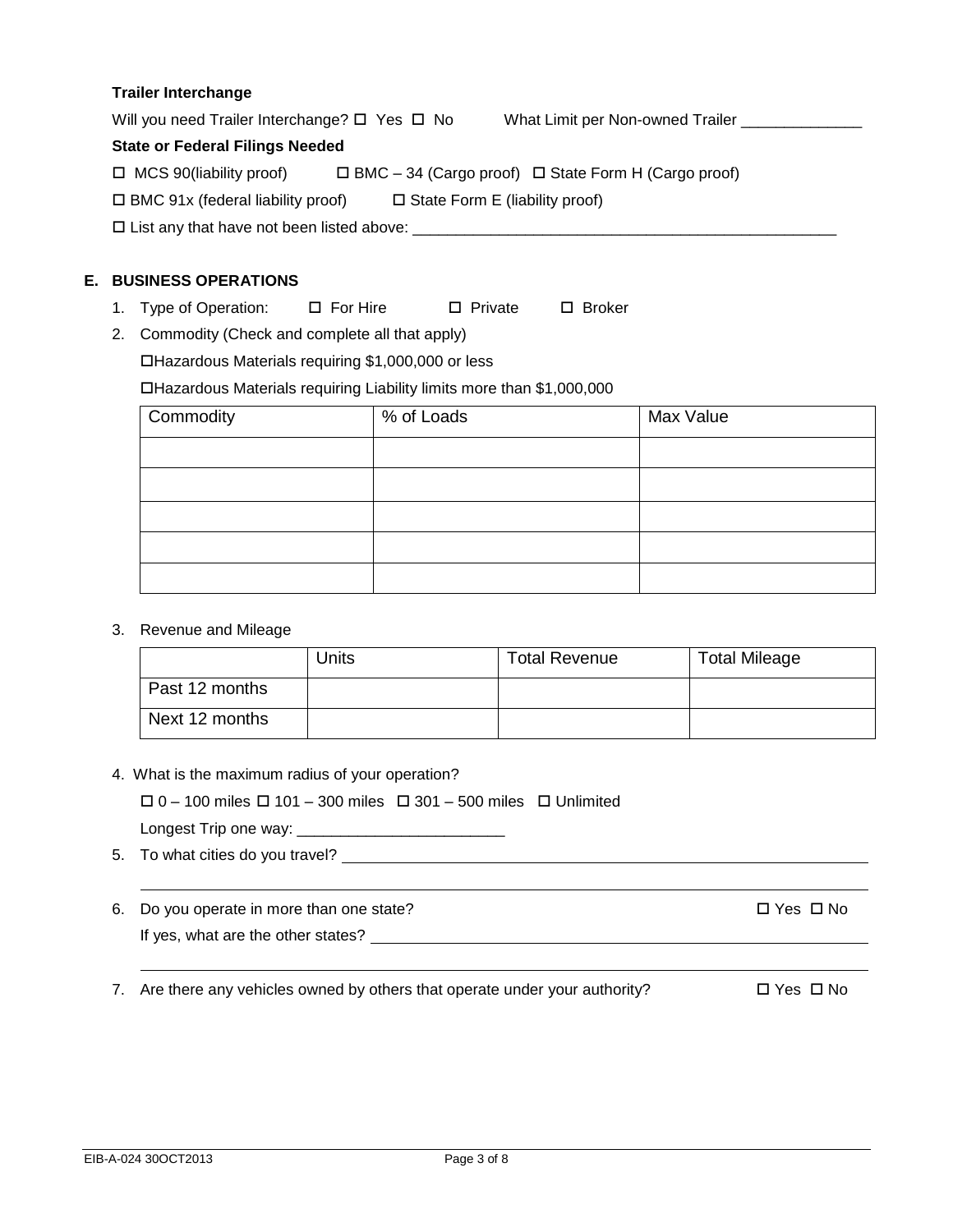#### 8. Equipment Overview

| <b>TYPE OF EQUIPMENT</b>  | # OWNED | # OWNER/OPERATORS   TOTAL # OF UNITS |  |
|---------------------------|---------|--------------------------------------|--|
| Tractors                  |         |                                      |  |
| <b>Heavy Trucks</b>       |         |                                      |  |
| Light Trucks/Vans         |         |                                      |  |
| <b>Medium Trucks</b>      |         |                                      |  |
| <b>Service Units</b>      |         |                                      |  |
| <b>Trailers</b>           |         |                                      |  |
| <b>Non-Owned Trailers</b> |         |                                      |  |

#### **F. RISK MANAGEMENT**

#### **For the following items: Please check off and submit with your application**

- $\Box$  5 year claims history and incident report include details for all shock losses
- $\Box$  4 quarters of IFTA reports
- Complete Vehicle schedule including Year, Make, Model, VIN, GVW, Type, and ACV

# **\*provide in EXCEL over 10 vehicles**

- Complete Driver schedule \***provide in EXCEL over 10 drivers**
- □ Maintenance and Service Guidelines
- $\square$  Driver Hiring requirements, disciplinary actions, rewards, etc.
- $\square$  Loss Mitigation techniques
- $\square$  SAFER Improvements address all items over SAFER thresholds and Investigations
- $\square$  Safety standards include all pre/post driver inspections, employee education meetings, etc.
- 9. Do all owner/operator autos under your name comply with all local, state and federal safety guidelines?

|                                                                                                            | $\Box$ Yes $\Box$ No |
|------------------------------------------------------------------------------------------------------------|----------------------|
| 10. Do any owner/operators you contract with operate under any other companies DOT filing throughout a     |                      |
| valid contract under your authority?                                                                       | □ Yes □ No           |
| 11. Do you require or have owner/operators that provide their own trucking insurance?                      | $\Box$ Yes $\Box$ No |
| 12. Do you utilize DOT Pre-Employment Screening Program (PSP) for new hires?                               | $\Box$ Yes $\Box$ No |
| If not, what method of pre-screening do you use?                                                           |                      |
| 13. Do you have a designated employee or electronic system that notifies you of the status of a driver CDL |                      |
| medical certificate?                                                                                       | $\Box$ Yes $\Box$ No |
| 14. Do you have an electronic log book system installed in each vehicle?                                   | $\Box$ Yes $\Box$ No |

15. Do you have any speed control measures on each vehicle?  $\Box$  Yes  $\Box$  No If yes, please explain in detail

\_\_\_\_\_\_\_\_\_\_\_\_\_\_\_\_\_\_\_\_\_\_\_\_\_\_\_\_\_\_\_\_\_\_\_\_\_\_\_\_\_\_\_\_\_\_\_\_\_\_\_\_\_\_\_\_\_\_\_\_\_\_\_\_\_\_\_\_\_\_\_\_\_\_\_\_\_\_\_\_\_\_\_\_ \_\_\_\_\_\_\_\_\_\_\_\_\_\_\_\_\_\_\_\_\_\_\_\_\_\_\_\_\_\_\_\_\_\_\_\_\_\_\_\_\_\_\_\_\_\_\_\_\_\_\_\_\_\_\_\_\_\_\_\_\_\_\_\_\_\_\_\_\_\_\_\_\_\_\_\_\_\_\_\_\_\_\_\_

(please provide an additional page if necessary):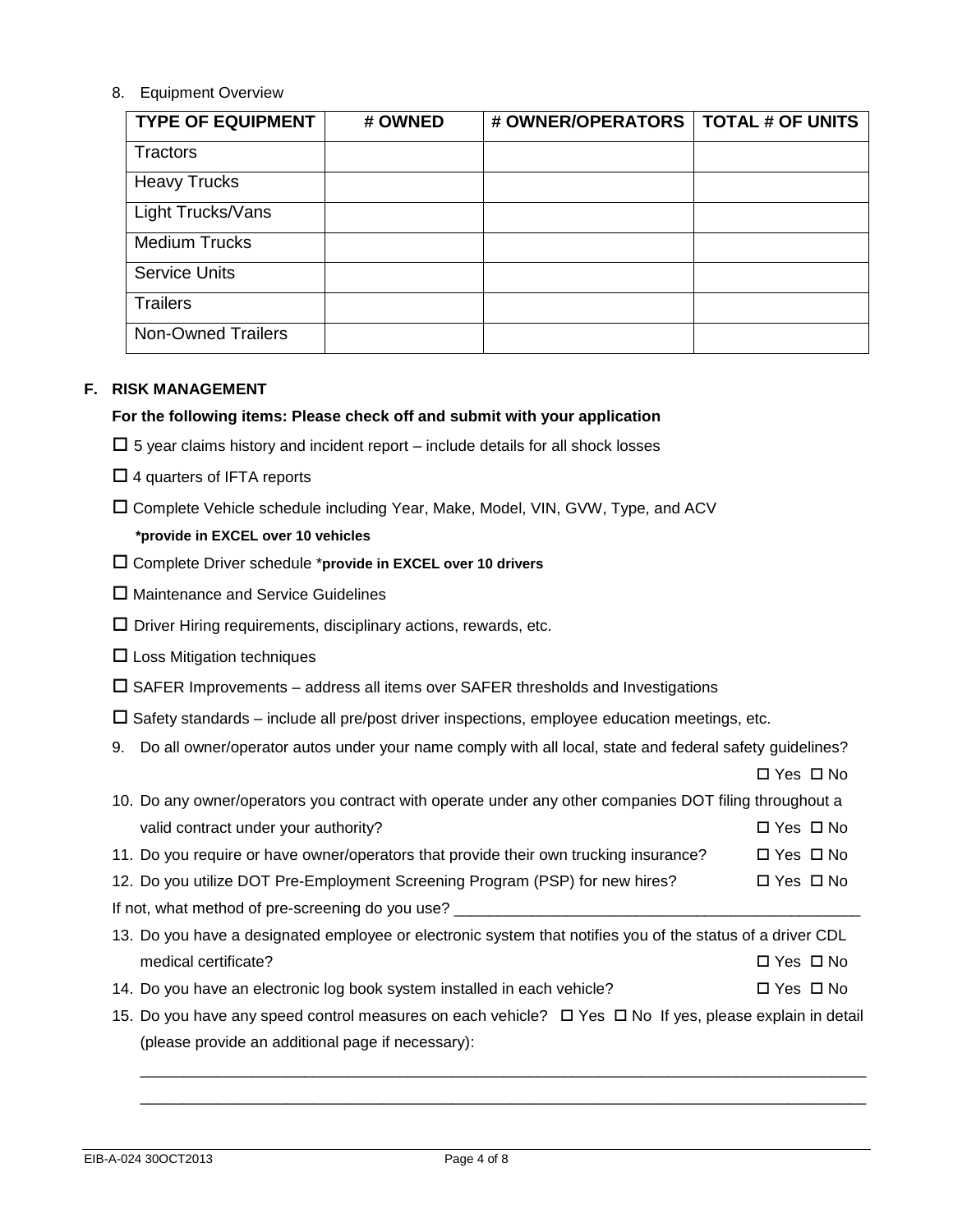- 16. Commodity hauling of refrigerated items:
	- a. Do you keep logs for scheduled maintenance on cooling units?  $\square$  Yes  $\square$  No

b. How often are cooling units inspected? \_\_\_\_\_\_\_\_\_\_\_\_\_\_\_\_\_\_\_\_\_\_\_\_\_\_\_\_\_\_\_\_\_\_\_\_\_\_\_\_\_\_\_\_\_

#### **OPERATOR SCHEDULE**

#### **An electronic list is mandatory for lists that exceed 10 drivers or 10 vehicles.**

Applicant's Name: \_\_\_\_\_\_\_\_\_\_\_\_\_\_\_\_\_\_\_\_\_\_\_\_\_\_\_\_\_\_\_\_\_\_\_\_\_\_\_\_\_\_\_

| NAME FIRST AND LAST | DATE OF<br><b>BIRTH</b> | <b>YRS</b><br><b>EXP</b> | DRIVER'S LICENSE<br><b>NUMBER</b> | <b>STATE</b><br><b>LIC</b> |
|---------------------|-------------------------|--------------------------|-----------------------------------|----------------------------|
|                     |                         |                          |                                   |                            |
|                     |                         |                          |                                   |                            |
|                     |                         |                          |                                   |                            |
|                     |                         |                          |                                   |                            |
|                     |                         |                          |                                   |                            |
|                     |                         |                          |                                   |                            |
|                     |                         |                          |                                   |                            |
|                     |                         |                          |                                   |                            |
|                     |                         |                          |                                   |                            |
|                     |                         |                          |                                   |                            |

# **If any driver(s) should be specifically excluded from the policy, please attach a separate list.**

| NAME FIRST AND LAST | DATE OF<br><b>BIRTH</b> | <b>YRS</b><br><b>EXP</b> | <b>DRIVER'S LICENSE</b><br><b>NUMBER</b> | <b>STATE</b><br>∟IC |
|---------------------|-------------------------|--------------------------|------------------------------------------|---------------------|
|                     |                         |                          |                                          |                     |
|                     |                         |                          |                                          |                     |
|                     |                         |                          |                                          |                     |
|                     |                         |                          |                                          |                     |

#### **If available, please attach a copy of the MVR and driver's license for each driver.**

**Note**: Drivers are subject to MVR surcharges based on the standing of the Driver.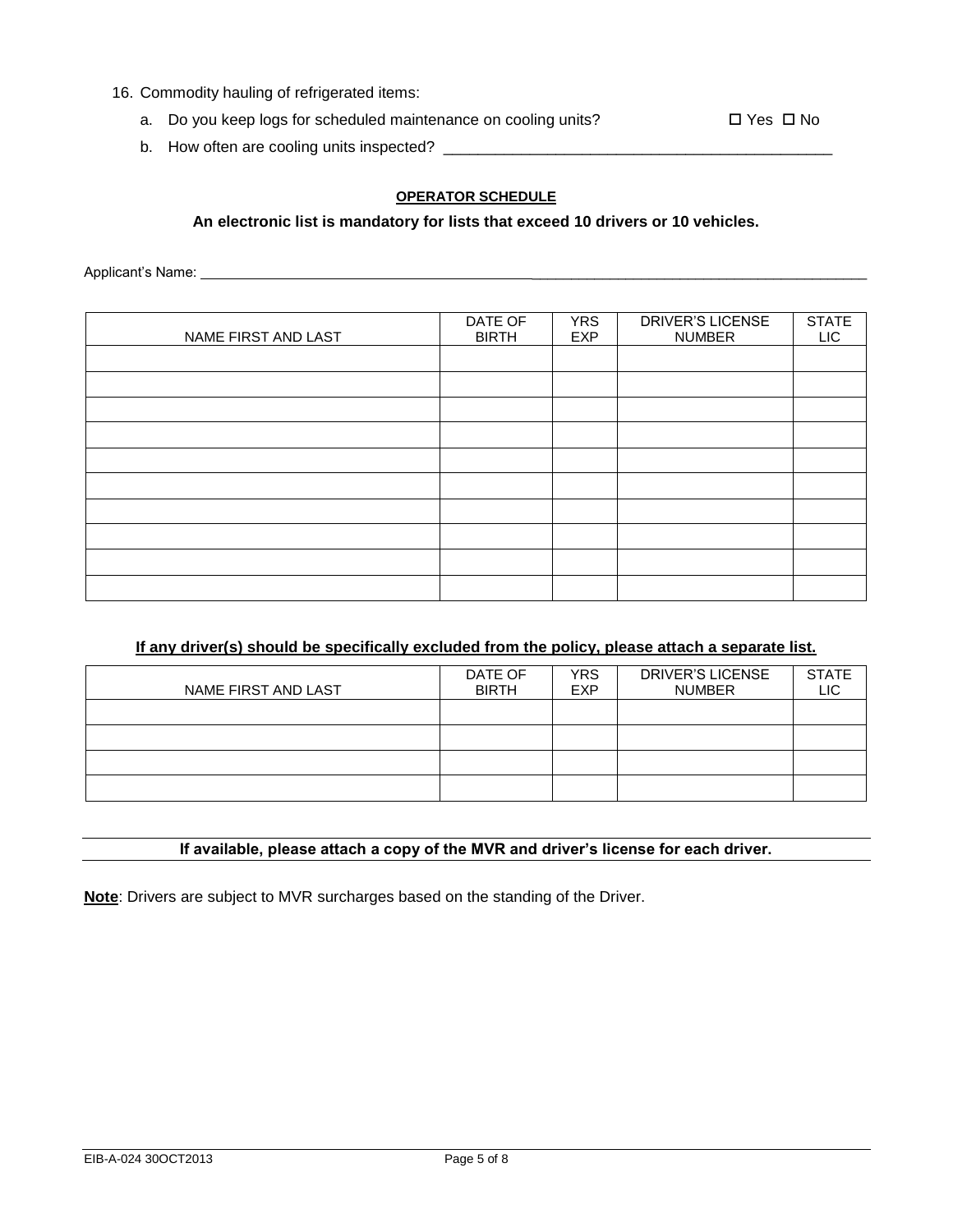# **Vehicle Schedule**

# Insured/Applicant's Name:

Vehicle #:

| Year                     | Make             |         | Model     |  |
|--------------------------|------------------|---------|-----------|--|
| V.I.N.                   |                  |         | Territory |  |
| Type                     | License<br>State |         | Radius    |  |
| City, State, Zip         |                  |         |           |  |
| where Garaged            |                  |         |           |  |
| <b>Actual Cash Value</b> |                  | GVW/GCW |           |  |

# Vehicle #:

| Year                              | Make             |         | Model     |  |
|-----------------------------------|------------------|---------|-----------|--|
| V.I.N.                            |                  |         | Territory |  |
| <b>Type</b>                       | License<br>State |         | Radius    |  |
| City, State, Zip<br>where Garaged |                  |         |           |  |
| Actual Cash Value                 |                  | GVW/GCW |           |  |

Vehicle #:

| Year              | Make             |         | Model     |  |
|-------------------|------------------|---------|-----------|--|
| V.I.N.            |                  |         | Territory |  |
| Type              | License<br>State |         | Radius    |  |
| City, State, Zip  |                  |         |           |  |
| where Garaged     |                  |         |           |  |
| Actual Cash Value |                  | GVW/GCW |           |  |

Vehicle #:

| Year                              | Make             |         | Model     |  |
|-----------------------------------|------------------|---------|-----------|--|
| V.I.N.                            |                  |         | Territory |  |
| Type                              | License<br>State |         | Radius    |  |
| City, State, Zip<br>where Garaged |                  |         |           |  |
| Actual Cash Value                 |                  | GVW/GCW |           |  |